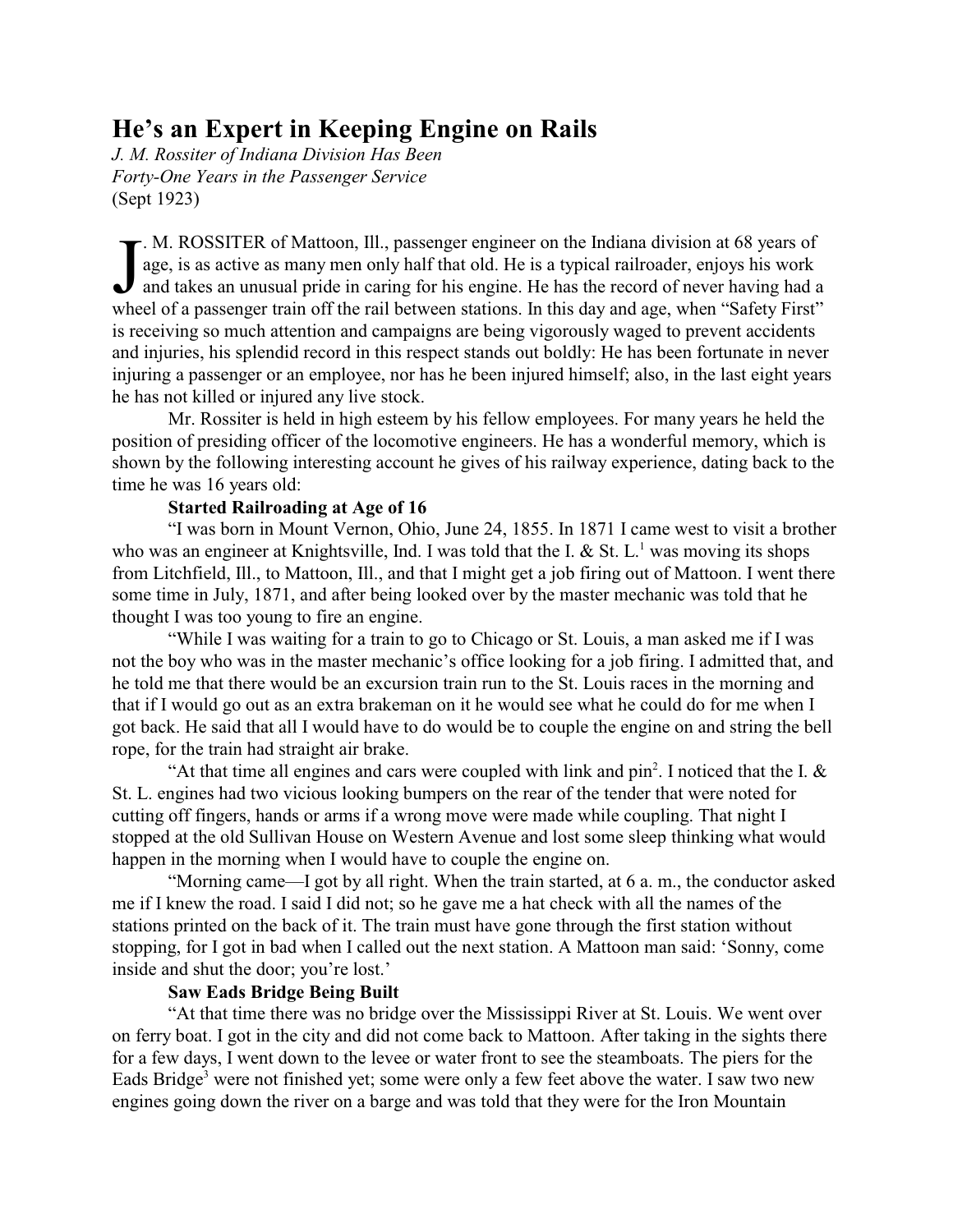Railroad, that this road was changing from wood-burning to coal-burning engines and that the shops were at Carondelet, about eight miles south of St. Louis.

"I went down and asked the master mechanic, Mr. Haynes, for a job firing. I got the job and went out that afternoon on a wood-burner with a train of iron ore dumps. This road was down hill almost all the way to the end of the trip. I had a 'colored gent' in the wood-pile who was an artist at putting wood in the fire-box. I passed him the wood, and he put it in—but, coming back, things were different! I was all alone with a train of nineteen loaded iron ore cars, with dry cottonwood; it was just one continuous fire, and that was from one wood pile to the next.

"We got in about 10 p. m., with my back very sore, face blistered, hands and fingers full of splinters, and a \$1.50 pair of gloves completely worn out! The engineer told me my pay would be \$1.75 for the trip—I took the first train for St. Louis and never went back. The Iron Mountain still owes me that \$1.75; if the interest were compounded after fifty-two years, it would be worth while now. This trip was made in . . ." [*text missing*]

"My next job was on a passenger train between East St. Louis and Decatur, on the Toledo, Wabash & Western Railway, as a brakeman. This was before the days of air brake on that road. I was promoted to train baggageman January 1, 1872, and held this position until November, 1876.

"I then started firing on the Wabash Railroad, out of Decatur, Ill., and in October, 1877, I went to the P. D. & E.<sup>4</sup>, (now the Indiana division of the Illinois Central) and fired for a few weeks. I was then promoted to night roundhouse foreman at Pekin, Ill. I went on the road again in 1878; was promoted to engineer December 31, 1879; ran a switch engine in the Pekin, Ill., yard six months; after that I ran freight, broke in new engines that were being received, pulled the pay car and specials. I was given a regular passenger run on February 11, 1882, between Mattoon, Ill., and Peoria, Ill., which I kept for twenty-five years. In 1907 I took trains, Nos. 205 and 222 between Mattoon, Ill., and Evansville, Ind., and I am still running them, which makes forty-one years for me . . ." [*text ends here*]

## Notes:

<span id="page-1-0"></span>2.

1. Indianapolis, St. Louis and Chicago Railway Company



Link-and-pin system [AmericanHeritage.com](#page-1-0)